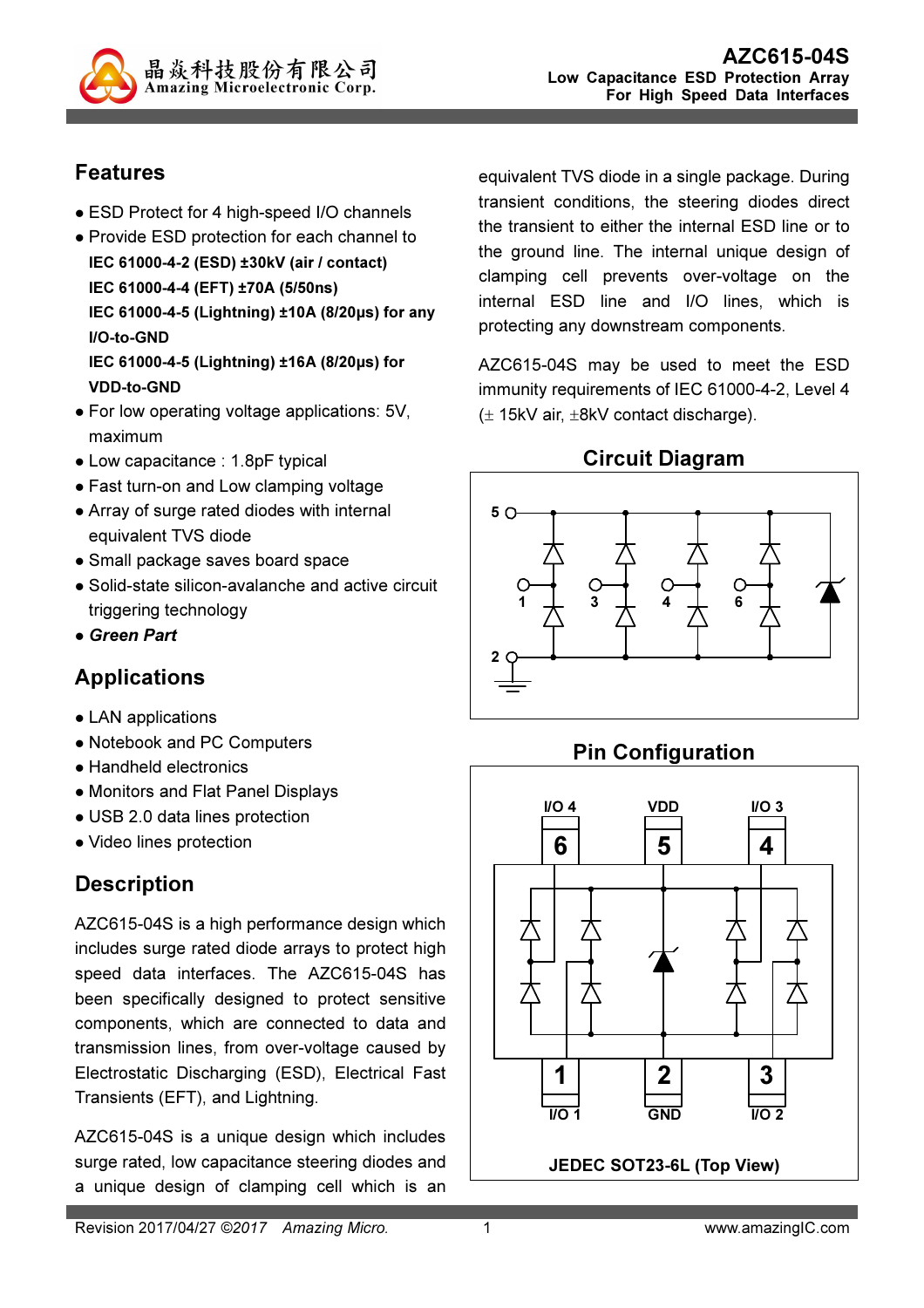

### SPECIFICATIONS

| ABSOLUTE MAXIMUM RATINGS ( $T_A$ = 25 <sup>°</sup> C, unless otherwise specified) |                             |                 |              |  |
|-----------------------------------------------------------------------------------|-----------------------------|-----------------|--------------|--|
| <b>PARAMETER</b>                                                                  | <b>SYMBOL</b>               | <b>RATING</b>   | <b>UNITS</b> |  |
| Peak Pulse Current (tp =8/20µs, I/O-to-GND)                                       |                             | ±10             |              |  |
| Peak Pulse Current (tp =8/20µs, VDD-to-GND)                                       | <b>I</b> pp                 | ±16             | А            |  |
| Operating Supply Voltage (VDD-to-GND)                                             | $\mathsf{V}_\mathsf{DC}$    | 5.5             |              |  |
| ESD per IEC 61000-4-2 (Air / Contact)                                             | $\mathsf{V}_{\texttt{ESD}}$ | ±30             | kV           |  |
| <b>Lead Soldering Temperature</b>                                                 | $T_{SOL}$                   | 260 (10 sec.)   | $\rm ^{o}C$  |  |
| <b>Operating Temperature</b>                                                      | $T_{OP}$                    | $-55$ to $+125$ | $\rm ^{o}C$  |  |
| Storage Temperature                                                               | ${\sf T}_{\text{STO}}$      | $-55$ to $+150$ | $^{\circ}$ C |  |

| <b>ELECTRICAL CHARACTERISTICS</b> |                                     |                                                                                   |            |                |            |              |
|-----------------------------------|-------------------------------------|-----------------------------------------------------------------------------------|------------|----------------|------------|--------------|
| <b>PARAMETER</b>                  | <b>SYMBOL</b>                       | <b>CONDITIONS</b>                                                                 | <b>MIN</b> | <b>TYP</b>     | <b>MAX</b> | <b>UNITS</b> |
| <b>Reverse Stand-Off</b>          |                                     | Pin 5 to Pin 2, T=25 $^{\circ}$ C                                                 |            |                |            |              |
| Voltage                           | <b>V<sub>RWM</sub></b>              |                                                                                   |            |                | 5          | $\mathbf v$  |
| Reverse Leakage                   |                                     | $V_{\text{RWM}}$ = 5V, T=25 °C, Pin 5 to Pin 2                                    |            |                |            |              |
| Current                           | $I_{\text{Leak}}$                   |                                                                                   |            |                | 1          | $\mu$ A      |
| Channel Leakage                   |                                     |                                                                                   |            |                |            |              |
| Current                           | $I_{CH\text{-}\text{Leak}}$         | $V_{pin5}$ = 5V, $V_{pin2}$ = 0V, T=25 °C                                         |            |                | 1          | $\mu$ A      |
| Reverse Breakdown                 |                                     |                                                                                   |            |                |            | $\mathbf v$  |
| Voltage                           | $V_{BV}$                            | $I_{\rm BV}$ = 1mA, T=25 °C, Pin 5 to Pin 2                                       | 6          |                | 9          |              |
| <b>Forward Voltage</b>            | $V_F$                               | $I_F$ = 15mA, T=25 °C, Pin 2 to Pin 5                                             |            | 0.8            | 1.2        | $\mathsf{V}$ |
| <b>ESD Clamping</b>               |                                     | IEC 61000-4-2 +8kV ( $ITIP$ = 16A),                                               |            | 10.5           |            | $\mathbf v$  |
| Voltage - I/O (Note 1)            | $V_{\text{clamp\_io}}$              | T=25 °C, contact mode, any I/O-to-GND                                             |            |                |            |              |
| <b>ESD Clamping</b>               |                                     | IEC 61000-4-2 +8kV ( $ITIP$ = 16A),                                               |            | 8              |            | $\mathbf v$  |
| Voltage - VDD (Note 1)            | $V_{\text{clamp} \text{ VDD}}$      | T=25 °C, contact mode, VDD pin to GND                                             |            |                |            |              |
| ESD Dynamic Turn on               |                                     | IEC 61000-4-2, 0~+8kV, T=25 °C,                                                   |            | 0.22           |            | Ω            |
| Resistance - I/O                  | $R_{\text{dynamic\_io}}$            | contact mode, any I/O-to-GND                                                      |            |                |            |              |
| <b>ESD Dynamic Turn on</b>        |                                     | IEC 61000-4-2, 0~+8kV, T=25 °C,                                                   |            | 0.12           |            | $\Omega$     |
| Resistance - VDD                  | $R_{\text{dynamic\_VDD}}$           | contact mode, VDD pin to GND                                                      |            |                |            |              |
|                                   |                                     | $I_{PP}$ =5A, tp=8/20 $\mu$ s, T=25 °C,                                           |            | $\overline{7}$ |            |              |
| <b>Lightning Clamping</b>         |                                     | any I/O-to-GND                                                                    |            |                |            | V            |
| Voltage                           | V <sub>lightning</sub>              | $I_{PP}$ =10A, tp=8/20 $\mu$ s, T=25 °C,                                          |            | 8.5            |            |              |
|                                   |                                     | any I/O-to-GND                                                                    |            |                |            |              |
| <b>Channel Input</b>              | $CIN-1$                             | $V_{pin5} = 5V$ , $V_{pin2} = 0V$ , $V_{IN} = 2.5V$ , f = 1MHz,                   |            | 1.8            | 2.5        | pF           |
| Capacitance - 1                   |                                     | T=25 °C, any I/O-to-GND                                                           |            |                |            |              |
| <b>Channel Input</b>              | $\mathbf{C}_{\mathsf{IN}\text{-}2}$ | $V_{pin5}$ =floated, $V_{pin2}$ =0V, $V_{IN}$ =2.5V,                              |            | 2.2            | 2.8        | pF           |
| Capacitance $-2$                  |                                     | f=1MHz, T=25 °C, any I/O-to-GND                                                   |            |                |            |              |
| <b>Channel to Channel</b>         | CCROSS                              | $V_{\text{pin5}}$ = $V_{\text{pin2}}$ =floated, $V_{\text{IN}}$ = 2.5V, f = 1MHz, |            | 1.2            | 1.5        | pF           |
| Input Capacitance                 |                                     | T=25 °C, between I/O pins                                                         |            |                |            |              |

Note 1: ESD Clamping Voltage was measured by Transmission Line Pulsing (TLP) System.

TLP conditions:  $Z_0$ = 50 $\Omega$ ,  $t_p$ = 100ns,  $t_r$ = 1ns.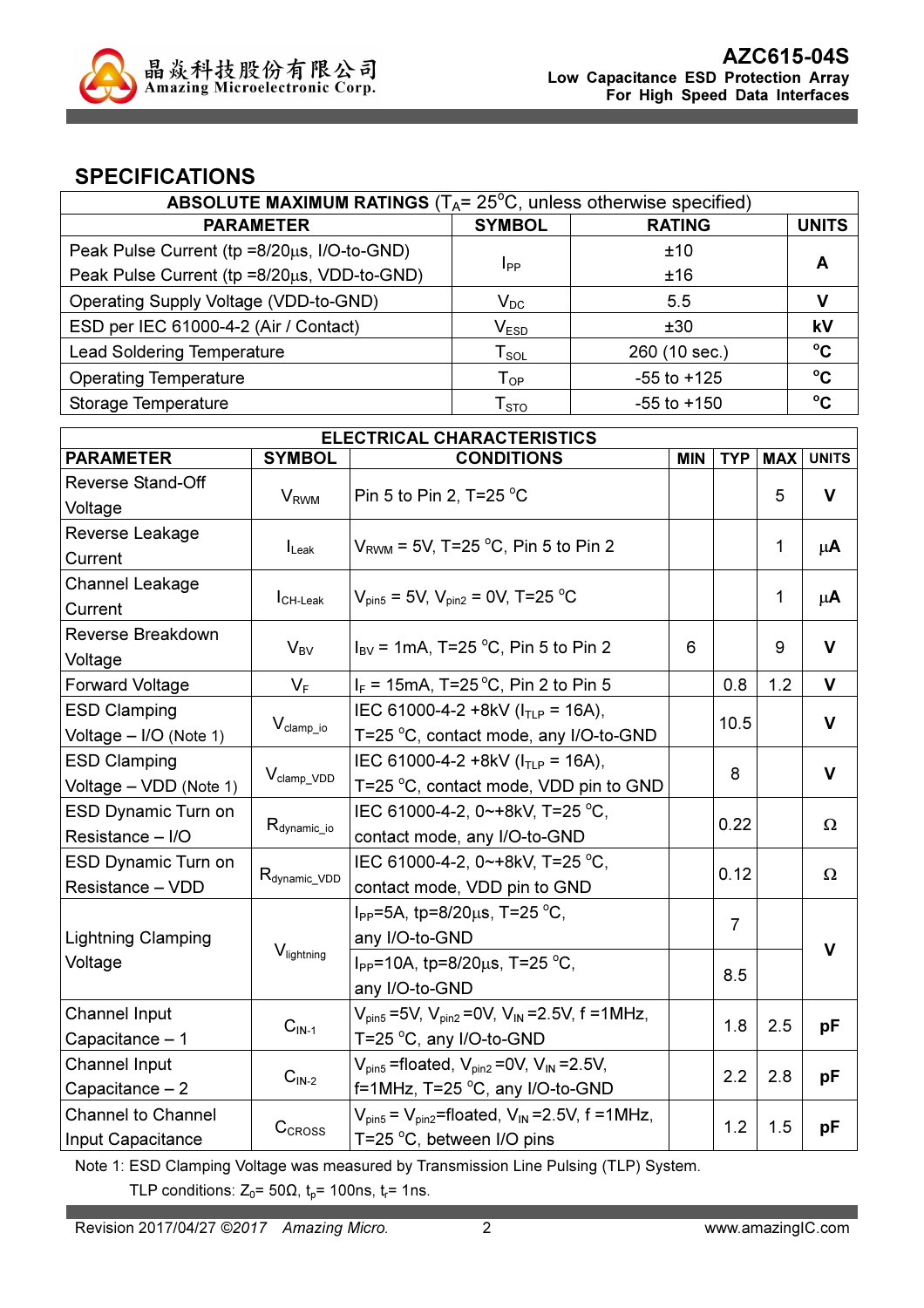

# Typical Characteristics





Clamping Voltage vs. Peak Pulse Current

12





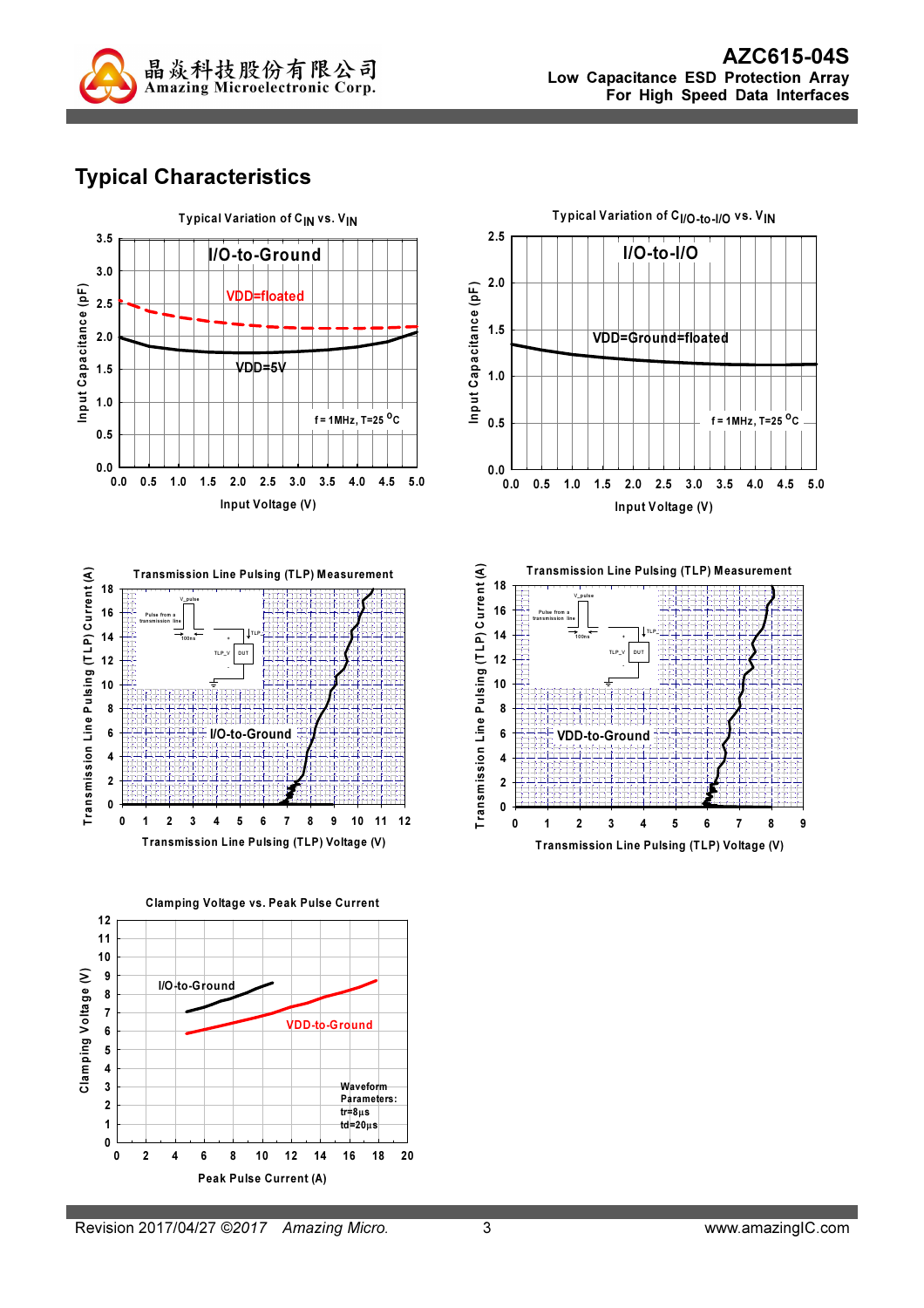

### Applications Information

The AZC615-04S is designed to protect four data lines and power rails from transient over-voltage (such as ESD stress pulse). The device connection of AZC615-04S is shown in the Fig. 1. In Fig. 1, the four protected data lines are connected to the ESD protection pins (pin1, pin3, pin4, and pin6) of AZC615-04S. The ground pin (pin2) of AZC615-04S is a negative reference pin. To get minimum parasitic inductance, the path length should keep as short as possible. In addition, the power pin (pin 5) of AZC615-04S is a positive reference pin. The VDD rail also can be protected by the power-rail ESD clamped circuit (not shown) of AZC615-04S.

AZC615-04S can provide protection for 4 I/O signal lines simultaneously. If the number of I/O signal lines is less than 4, the unused I/O pins can be simply left as NC pins.

In some cases, systems are not allowed to be reset or restart after the ESD stress directly

applying at the I/O-port connector. Under this situation, in order to enhance the sustainable ESD Level, a  $0.1\mu$ F chip capacitor can be added between the VDD and GND rails. The place of this chip capacitor should be as close as possible to the AZC615-04S.

In some cases, there isn't power rail presented on the PCB. Under this situation, the power pin (pin 5) of AZC615-04S can be left as floated. The protection will not be affected, only the load capacitance of I/O pins will be slightly increased. Fig. 2 shows the detailed connection.

In some cases, there aren't VDD and GND rails presented on the PCB. Under this situation, the ground pin (pin 2) of AZC615-04S can also be left as floated. The I/O to I/O protection will not be affected. Fig. 3 shows the detailed connection.



Fig. 1 Data lines and power rails connection of AZC615-04S.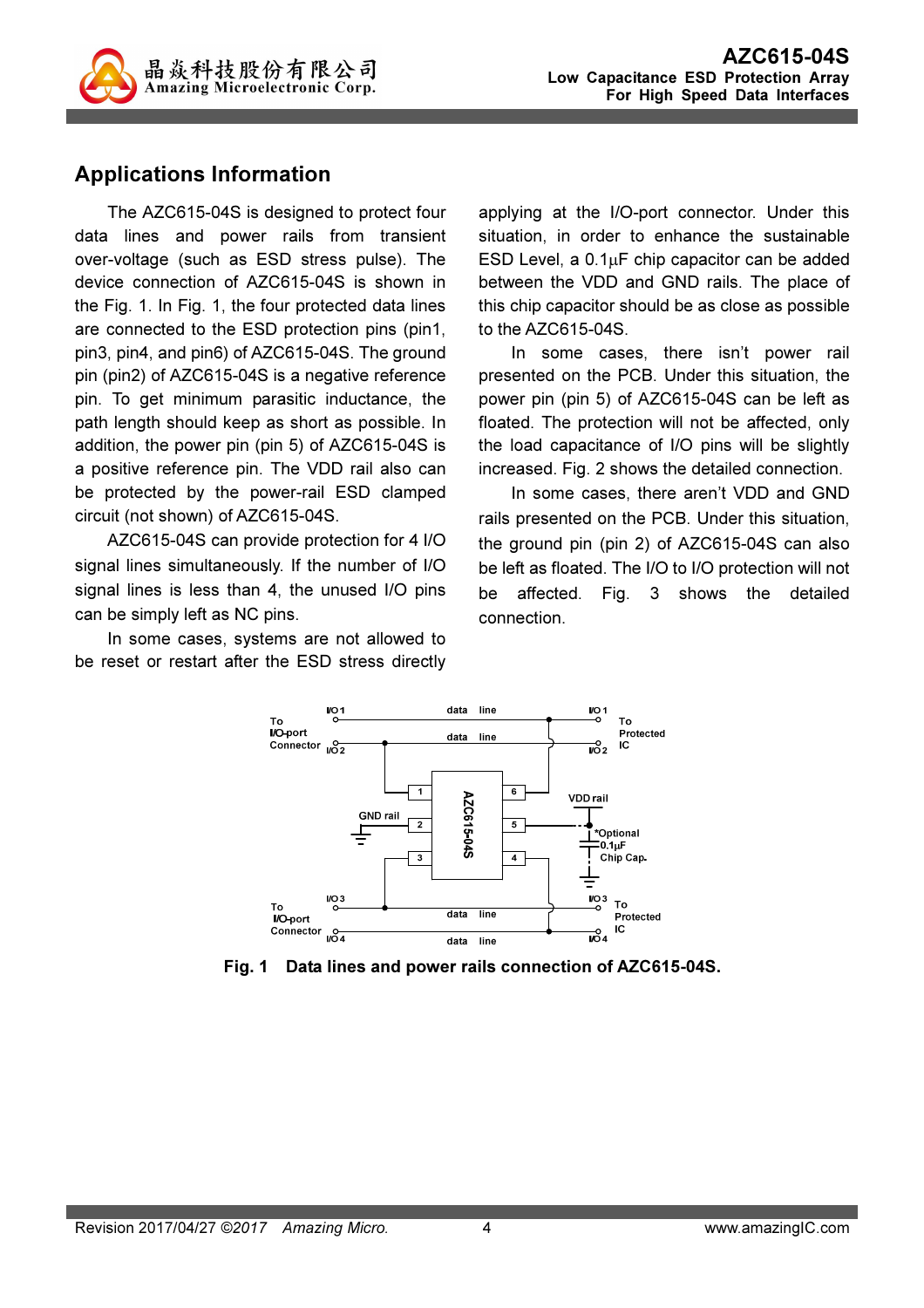



#### Fig. 2 Data lines and power rail connection of AZC615-04S. Pin5 is left as floating.



Fig. 3 Data lines connection of AZC615-04S. Pin2 and Pin5 are left as floating when AZC615-04S provides protection of I/O-to-I/O.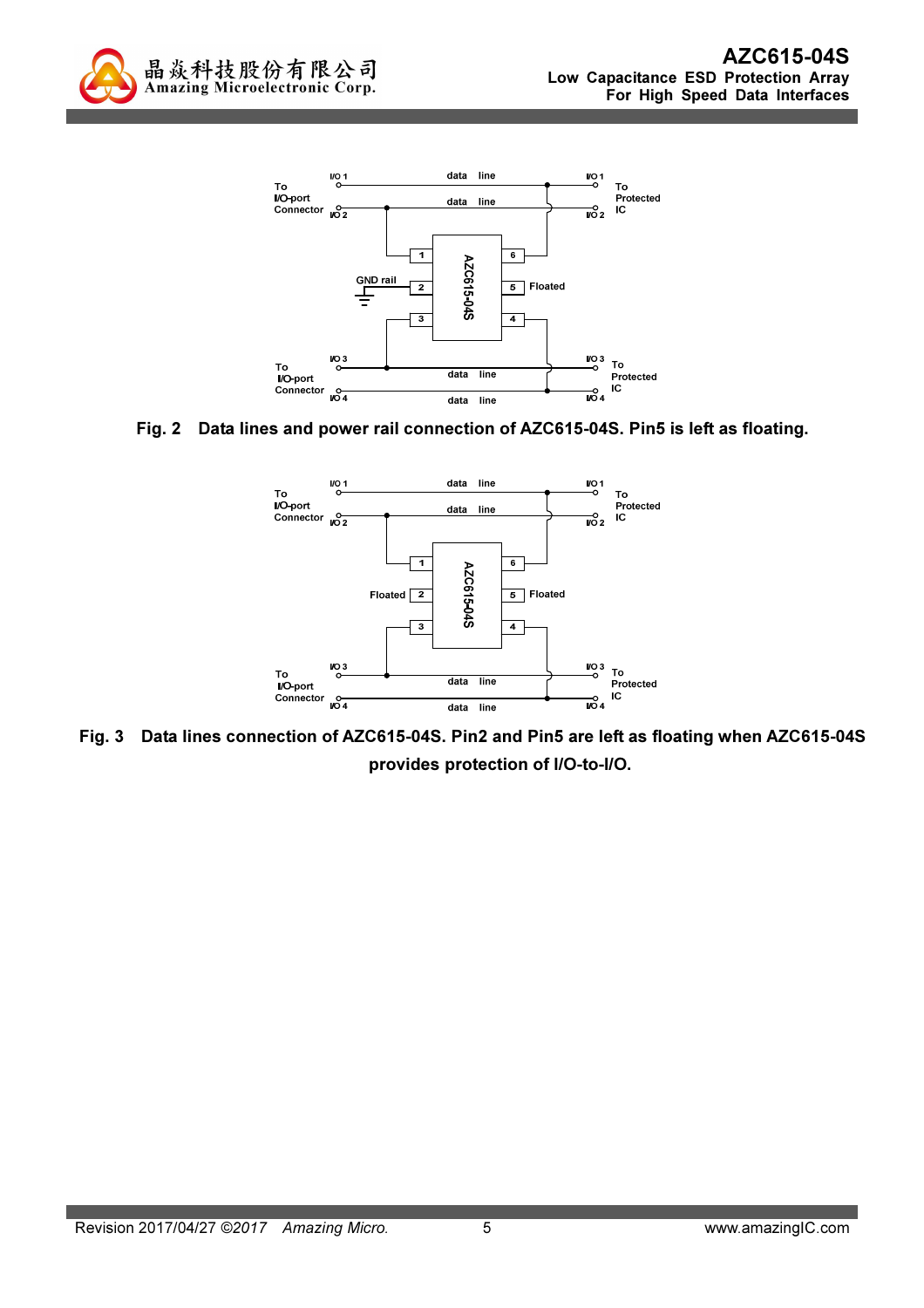

# Mechanical Details



### PACKAGE DIMENSIONS

|                | <b>Millimeters</b> |      | <b>Inches</b> |       |  |
|----------------|--------------------|------|---------------|-------|--|
| Symbol         | MIN.               |      | MIN.          | MAX.  |  |
| A              |                    | 1.25 |               | 0.049 |  |
| A <sub>1</sub> | 0                  | 0.15 | 0.000         | 0.006 |  |
| A <sub>2</sub> | 0.9                | 1.3  | 0.035         | 0.051 |  |
| b              | 0.3                | 0.5  | 0.012         | 0.020 |  |
| C              | 0.08               | 0.21 | 0.003         | 0.008 |  |
| D              | 2.72               | 3.12 | 0.107         | 0.123 |  |
| Е              | 1.4                | 1.8  | 0.055         | 0.071 |  |
| E <sub>1</sub> | 2.6                | 3    | 0.102         | 0.118 |  |
| е              | 0.95BSC            |      | 0.037BSC      |       |  |
| e <sub>1</sub> | 1.9BSC             |      | 0.075BSC      |       |  |
| L1             | 0.3                | 0.6  | 0.012         | 0.024 |  |
| L              | 0.7REF             |      | 0.028REF      |       |  |
| L2             | 0.25BSC            |      | 0.010BSC      |       |  |
| Θ              | 0                  | 8    | 0             | 8     |  |

Notes:

- This dimension complies with JEDEC outline standard MO-178 Variation AB.
- Dimensioning and tolerancing per ASME Y14.5M-1994.
- All dimensions are in millimeters, and the dimensions in inches are for reference only.
- $\bullet$  1mm = 40 mils = 0.04 inches.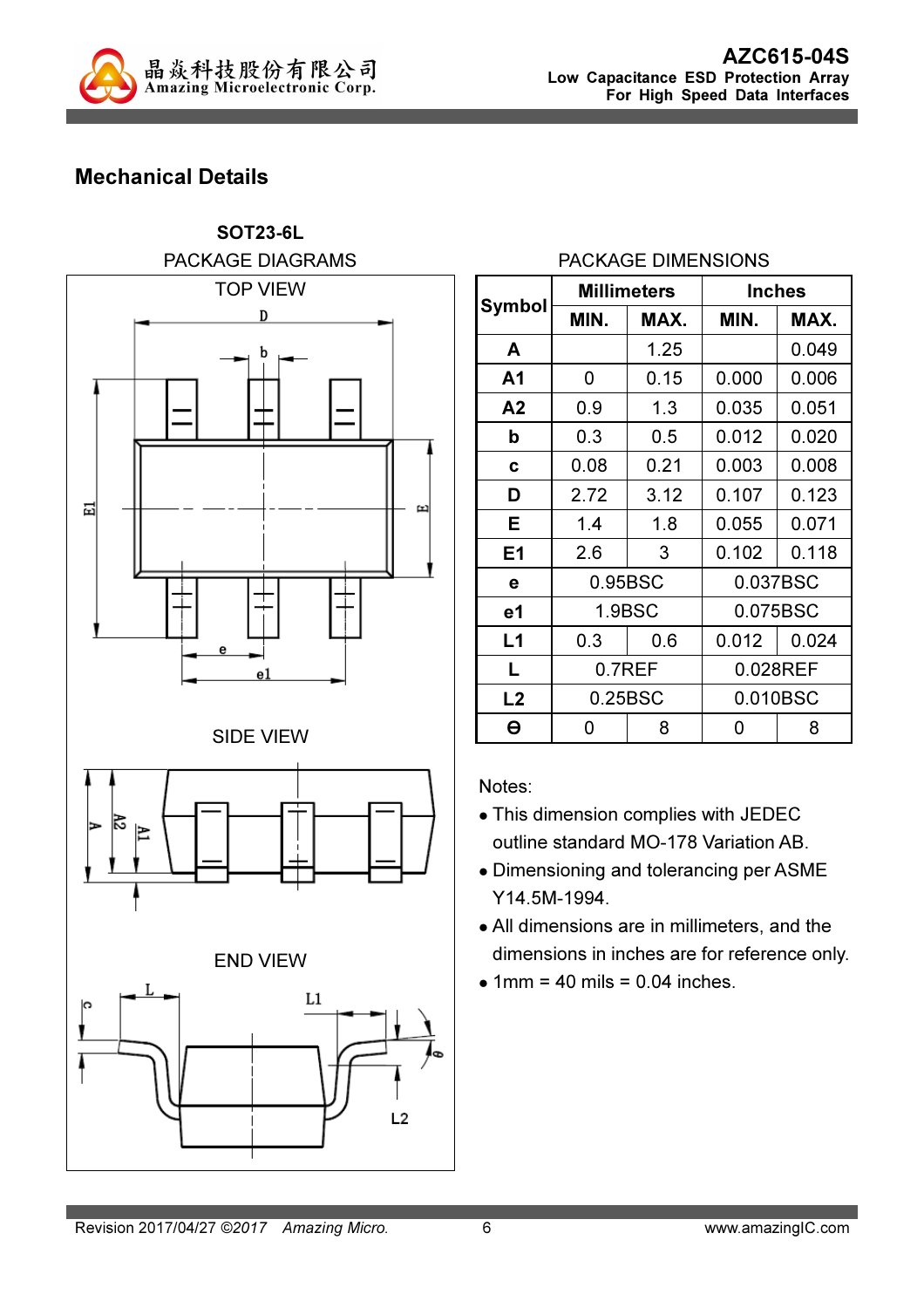

## LAND LAYOUT



| <b>Dimensions</b> |                   |               |  |
|-------------------|-------------------|---------------|--|
| <b>Index</b>      | <b>Millimeter</b> | <b>Inches</b> |  |
| Α                 | 0.60              | 0.024         |  |
| в                 | 1.10              | 0.043         |  |
| C                 | 0.95              | 0.037         |  |
| D                 | 2.50              | 0.098         |  |
| Е                 | 1.40              | 0.055         |  |
| F                 | 3.60              | 0.141         |  |

Notes:

This LAND LAYOUT is for reference purposes only. Please consult your manufacturing partners to ensure your company's PCB design guidelines are met.

### MARKING CODE



| <b>Part Number</b> | <b>Marking Code</b> |  |  |
|--------------------|---------------------|--|--|
| AZC615-04S.R7G     | C61XY               |  |  |
| (Green Part)       |                     |  |  |

Green means Pb-free, RoHS, and Halogen free compliant.

C61 = Device Code X = Date Code Y = Control Code

### Ordering Information

| PN#              | Material 1 |     | Type Reel size | MOQ        | MOO/internal box | MOQ/carton                                      |
|------------------|------------|-----|----------------|------------|------------------|-------------------------------------------------|
| $AZC615-04S.R7G$ | Green      | T/R | inch           | 3,000/reel |                  | 4 reels= $12,000/box$ 6 boxes= $72,000/c$ arton |